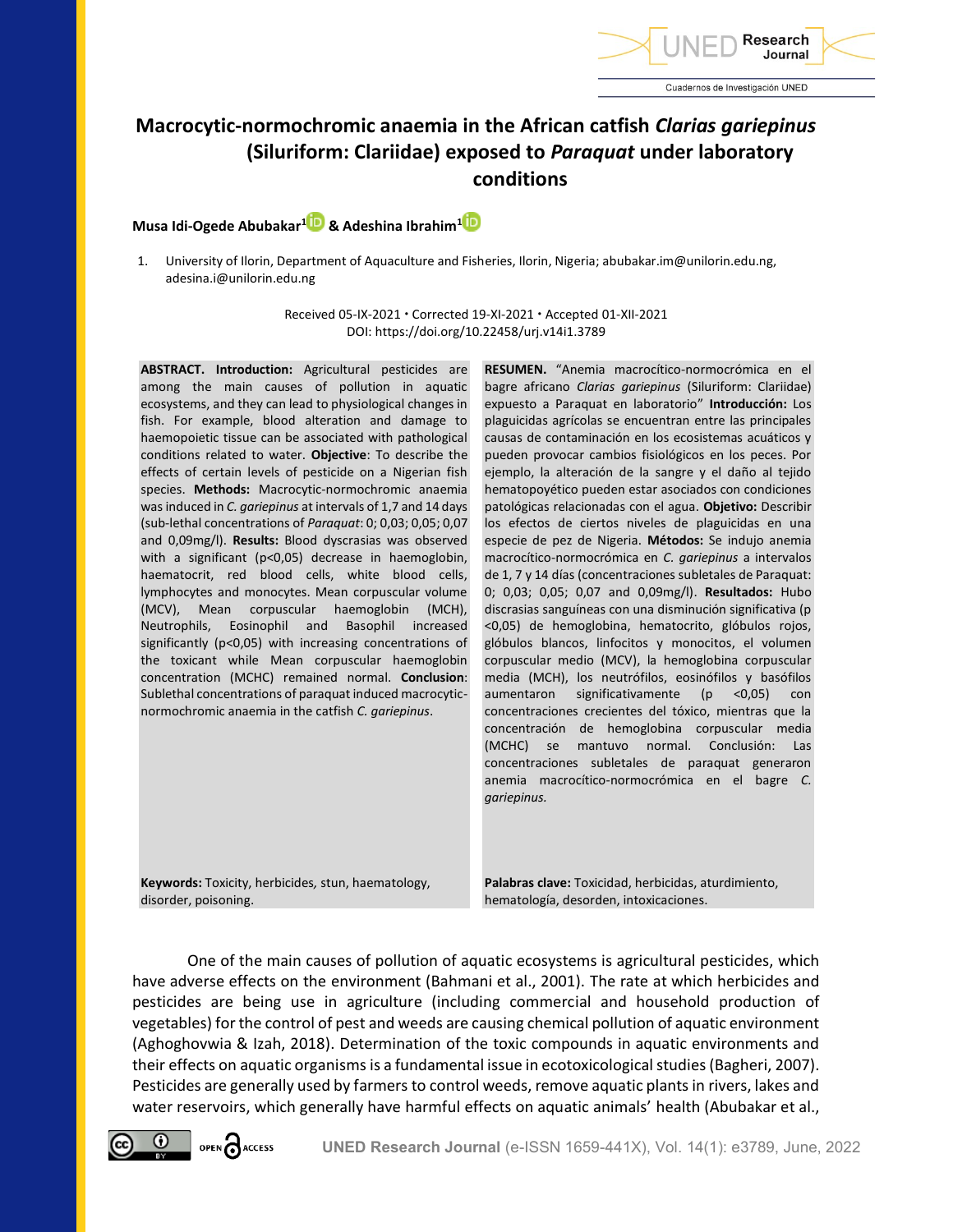2019). Within a few weeks of using these pesticides in agricultural activities, they entered to aquatic ecosystems through surface runoff and subsurface drainage (Abubakar et al., 2019).

Fish is directly associated with the aquatic environment, hence, the incidence of physical and chemical changes in the aquatic environment could leads to measurable physiological changes in fish (Adihikari et al., 2004). In recent years, the incidence of mortality due to pesticides, industrial effluents and sewage contamination has been reported in Iran (Agha-Mohammadi et al., 2012). Use of hematology parameters is expanding in aquaculture activities, particularly in toxicology researches, environmental monitoring and in evaluation of aquatic animals' health (Verma & Agarwal, 2007). One of the most important and reliable indicators for the health assessment and fish physiology is measurement of blood parameters which are influenced by the nutritional and environmental factors (Abubakar, 2016). Fish blood parameters can be used as a bio-indicator (Abubakar, 2013).

Alteration in the blood and damage to haemopoietic tissue in fish can be associated with pathological conditions related to water–borne pollutant (Babatunde et al., 2014). Blood haematological and biochemical characteristics of fish are important evidences of their physiological processes and reflect the relationship between aquatic ecosystem characteristics and their health status (Osman & Kloas, 2010). Changes in blood parameters in response to environmental conditions area response to environmental stress and can be considered as an important bioindicator (Adihikari et al., 2004). Haematological parameters have been used as biomarkers for physiological and pathological alterations in fishery managementand disease investigation (Dogan & Can, 2011). These parameters show the number of red blood cells (RBC), haemoglobin (Hb), white blood cells (WBC) and packed cell volume (PCV) (Dogan & Can, 2011). In addition, blood indices have been used, including mean corpuscular volume (MCV), meancorpuscular hemoglobin (MCH), and mean corpuscular hemoglobin concentration (MCHC) to evaluate toxic stress of environmental contaminants (Dogan & Can, 2011)

There are some publications on the effects of paraquat on *Clarias gariepinus* heamatological parameters (e.g. Kori-Siakpere et al., 2007), but, overall, there are few documented reports of effects of paraquat on the health status of fish in Nigeria (Abubakar et al., 2019). Paraquat (1, 1 dimethyl-1, 4, 4 Bipyridinium dichloride) is a non-selective contact herbicide (Gao et al., 2010) that acts in the presence of light which it absorbs at 260nm to desiccate the green parts of plants (Abubakar et al., 2019). Paraquat is an herbicide used in destroying weeds in tropical regions; it's active ingredients are destructive to biota (Bahmani et al., 2008). In Nigeria, local fisher men use paraquat to harvest fish in high proportion (Banaee et al., 2008). It is pertnemt to study its harzadious effects on aquatic system (Kori-Siakpere et al., 2007). In world wide application, It is second only to glyphosate (Banaee et al., 2013). It is highly toxic to aquatic organisms (Katagi, 2010).

Paraquat toxicity may be attributed to its redox potential, which involves cyclic reductionoxidation reactions that produce ROS and depletion of nicotinamide adenine dinucleotidephosphate hydrogen (Tsai, 2013). Photodegradation of paraquat results in formation of N-methylisonicotinic acid which may further decomposes to yield methylamine-hydrochloride and carbon dioxide (Huang et al., 2013). Paraquat can affect the cardiac contraction and opercula ventilation in fish (Tortorelli et al., 1990).

Anemia is a reduction in the total number of circulating erythrocytes or a decrease in the quality or quantity of haemoglobin (Abubakar, 2016). Macrocytic-normochromic anemia is megaloblastic anemias which are characterized by defective deoxyribonucleic acid (DNA) synthesis that produces a pattern of ineffective erythropoiesis, resulting in unusually large stem cells in the marrow that mature into unusually large erythrocytes (macrocytes) in the circulation (Abubakar et al., 2019). In addition to an increase in size (diameter), the thickness and volume of the cell also increase (Abubakar, 2016). When the haemoglobin decreases significantly, the fish experiences the

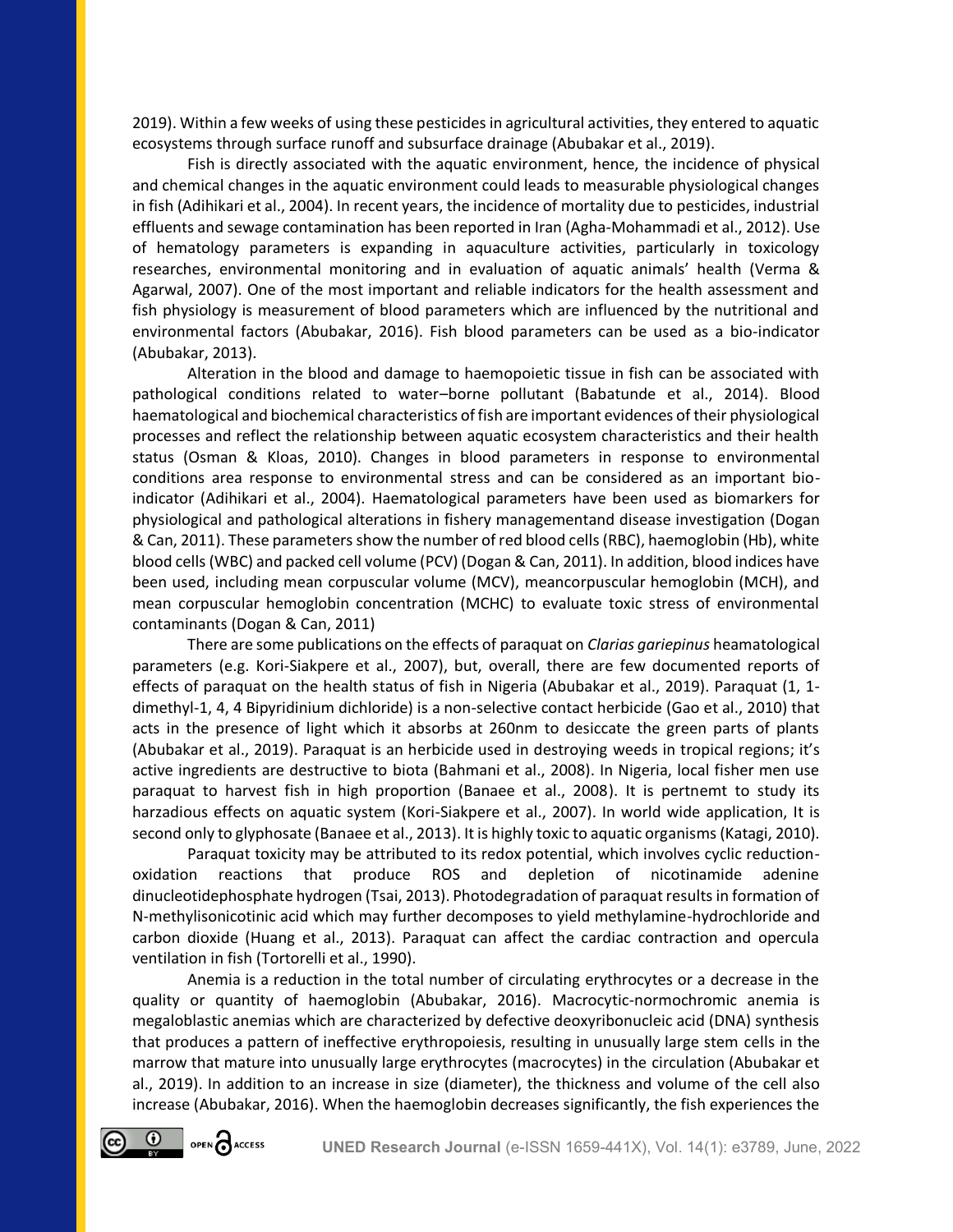classic symptoms of anemia: weakness, fatigue, paresthesias of fins and difficulty in swimming (Abubakar et al., 2019).

African catfish (*C. gariepinus*) is frequently and widely cultured in Nigerian waters including ponds (Abubakar et al., 2019) and is an ecologically important and commercially valued fish in Nigeria (Abubakar et al., 2019). There are few information on toxicity of paraquat (1, 1-dimethyl-1, 4, 4 Bipyridinium dichloride) on catfish by the local fishermen in Nigeria.

The objective of this work was to evaluate sublethal paraquat-induced macrocyticnormochromic anaemia in *C. gariepinus*.

## **MATERIALS AND METHODS**

Juveniles of *C. gariepinus* (mean body weight 19,47 ± 1,05; mean standard length, 20,00 ± 0,45cm) were obtained from Tee jay Fish and Feeds Farm Ogidi, Ilorin, and transported in oxygenated polythene bags to the Central Laboratory, University of Ilorin where they were acclimatized for 2 weeks in a plastic glass aquarium (30x30x60cm) capacity. The fishes were kept in the glass aquaria to observe any visible pathological symptoms. Before introducing into the aquarium, fishes were treated with 0,1% potassium permanganate ( $KmNo<sub>4</sub>$ ) solution to obviate any dermal infection. The experimental protocol and procedures used in this study were approved by the University of Ilorin, Ilorin, Nigeria; Ethical Review Committee (Protocol Identification Code: UERC/AGR/199; UERC Approval Number: UERC/ASN/2021/2191) and conform with the "Guide to the care and use of Animals in Research and Teaching (Ethical Principles for Medical Research: Declaration of Helsinki).

**Acclimation of test fishes:** No mortality was recorded during acclimation period. The fishes were fed with pelleted feed containing 35% crude protein at 3% body weight twice per day. Two third of the water in the tank were changed every forty-eight hours to avoid the accumulation of food residue and waste metabolite. Feeding was terminated 24 hours before the commencement of the experiment. After acclimatization, fish were kept in different concentrations of Paraquat (1, 1-dimethyl- 1, 4, 4 Bipyridinium dichloride) for the experiment.

**Sources of paraquat and its exposure:** Paraquat (1, 1-dimethyl- 1, 4, 4 Bipyridinium dichloride) with trade mark name Gramoxone manufactured by Syngenta, USA was purchased from Muritala Muhammed Road in Ilorin. Kwara Stata, Nigeria. Fishes were exposed to acute concentrations of paraquat for 96 hours. Control fish were also maintained under identical conditions without the toxicant.

**Experimental design:** The experimental design was completely randomized design (CRD) with three replicates. One hundred and fifty (150) juvenile of *C. gariepinus* were randomly distributed into the glass aquarium at a stocking rate of 10 fish glass aquarium. Fifteen 30cm X 30cm X 60cm glass aquarium was assigned to 5 treatments (control inclusive). In order to determine the LC50, Method of Abubakar (2013) was adopted. The *C. gariepinus* were exposed to four different concentrations of paraquat (0; 1,3; 1,6; 1,8 and 2,0mg/L).

**Lethal toxicity test:** Prior to the commencement of the lethal toxicity tests for the paraquat, a screening test was first conducted to ascertain the range to be used for the bioassay test. Dilutions were made from the stock solutions and only one test fish was put at a time and observed to determine the time mortality would occur. The concentrations from which serial dilutions will commence were arrived at after the test fish survived beyond 2 hours on exposure to the toxicant.

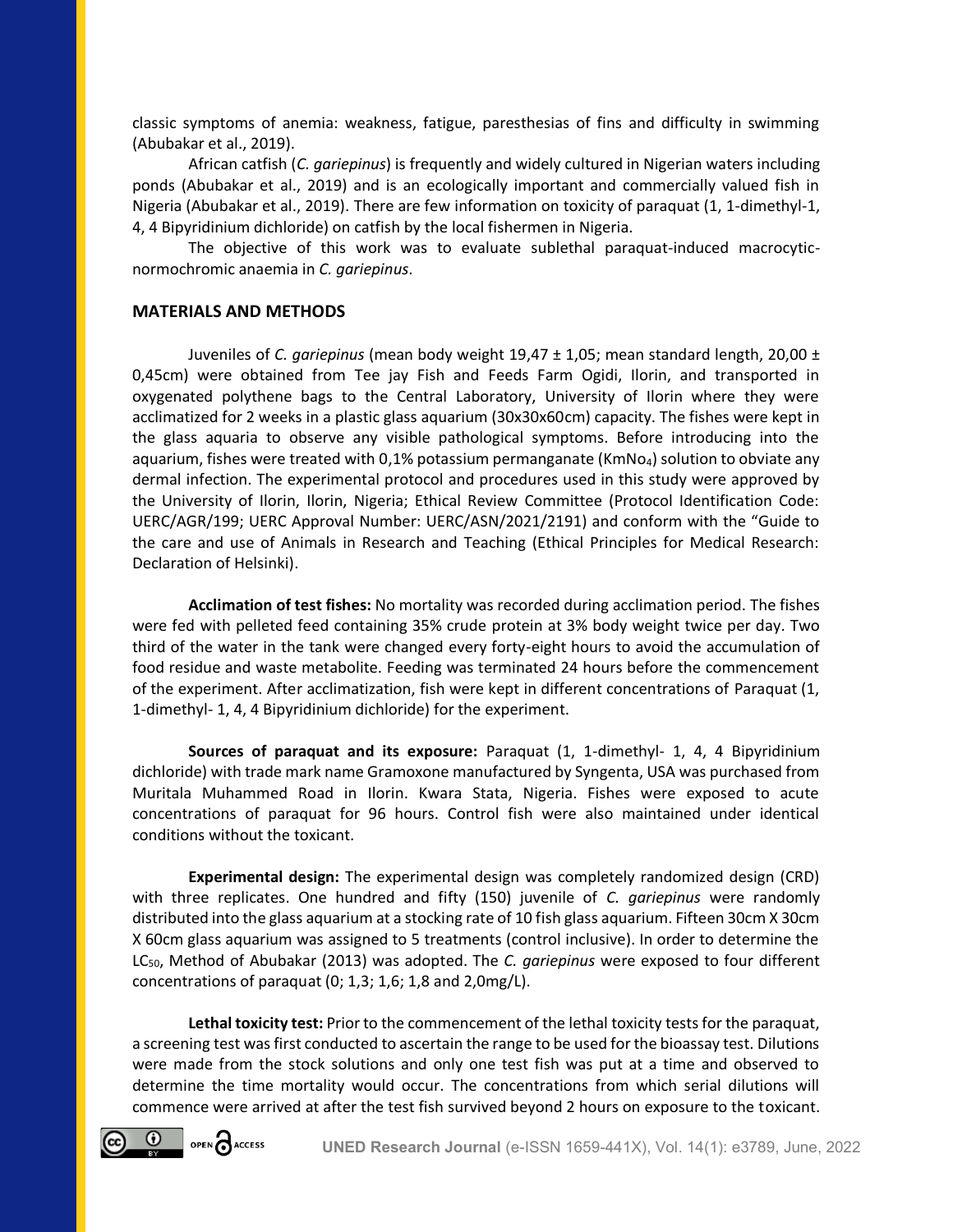Observations and record of number of fish alive overturned and dead in each of the toxicant bioassay in test vessels were made at intervals of 3, 6, 12, 24, 48, 72 and 96 hours. Dead fish were identified when opercula movement ceased and there was no response to touch. From these data,  $LC_{50}$  values were calculated by Probit analysis using the US EPA software (Probit program version 1.5) and 1/15, 1/20, 1/25 and 1/30 were taken as sub-lethal using the method of Abubakar (2013).

**Acute bioassay test:** The acute bioassay test for the determination of lethal effect of Paraquat on the test fish species were conducted using static renewal method. The following concentration of Paraquat was used: 1,3; 1,6; 1,8 and 2,0mg/L respectively with a control with no toxicant. Each concentration level was triplicated. The desired stock solution was measured with a syringe and introduced into the 10 Liters of water in the plastic tank. The mixture was allowed to stand for 30 minutes for proper mixing before introducing the test fishes. A stocking density of 10 fish per tanks was used following the method of Abubakar (2013). Each tank was covered with a nylon mesh screen to prevent the fish from jumping out of the tank. The cover of each tank was perforated to allow air into the tanks and each was used to hold down the nylon mesh screen to the tank. Feeding was stopped 24 hours prior to and during the 96hour bioassay test. This was done to prevent interference with the metabolism and absorption of the extract by wastes in reconstituted areas. The test fishes (treatment and control) were observed for signs of toxicity with prompt recordings at 24h, 48h, 72h and 96h of exposure.

**Sub-lethal test:** From the LC<sub>50</sub> values calculated by Probit analysis, 1/15, 1/20, 1/25 and 1/30 were taken as sub-lethal using the method of Abubakar (2013) to produce 0; 0,09; 0,07; 0,05 and 0,03mg/L. The test fish were exposed to sub-lethal doses of the herbicide to determine the hematological effect. The concentrations were triplicated. The experiment had controls which were devoid of Paraquat. The experiment lasted for 14days. During the exposure of test fishes, selective sampling of three fish each was taken from each treatment concentration for hematological analysis at intervals of 24hours, 7 and 14days. However, the sampling of hematological analysis was limited to pre-exposure at the beginning and post-exposure at the end of the experiment.

**Collection of blood:** Blood samples were collected from both the control and experimental fish at the end of fourteen (14) days. The fish were stunned with a gentle knock on the head. The stunned fish was placed in a trough and blood was taken by caudal venous puncture using 23GX 11/4 (0,6 x 32mm) syringe. The blood was put into EDTA vials and taken to Central Research Laboratory, University of Ilorin for analysis using methods described by Abubakar (2013) at a wavelength of 540µm. The haematological parameters analyzed were Haemoglobin (Hb), packed cell volume (PCV), red blood cell (RBC), mean corpuscular volume (MCV), mean corpuscular haemoglobin (MCH), mean corpuscular haemoglobin concentration (MCHC), white blood cells (WBC) and its differential counts.

**Heamatological tests. Haemoglobin:** The sahil's-Hellige haemoglobin determination was performed as follows: The sallied pipette was filled slightly above the 20mm<sup>3</sup> mark, the pipette was wiped with a soft absorbent tissue to remove excess blood and the volume was adjusted to exactly  $20mm<sup>3</sup>$  by blotting the tip. The blood was expelled into a calibrated (transmission) test tube containing 10,0mm of 0,1N hydrochloric acid, and the pipette was raised several times in the acid solution. The sample was allowed to stand for not less than 3 minutes before reading the values in the colorimeter. The intensity of color was measured at a wavelength of 540μm and was recorded as percent transmission.

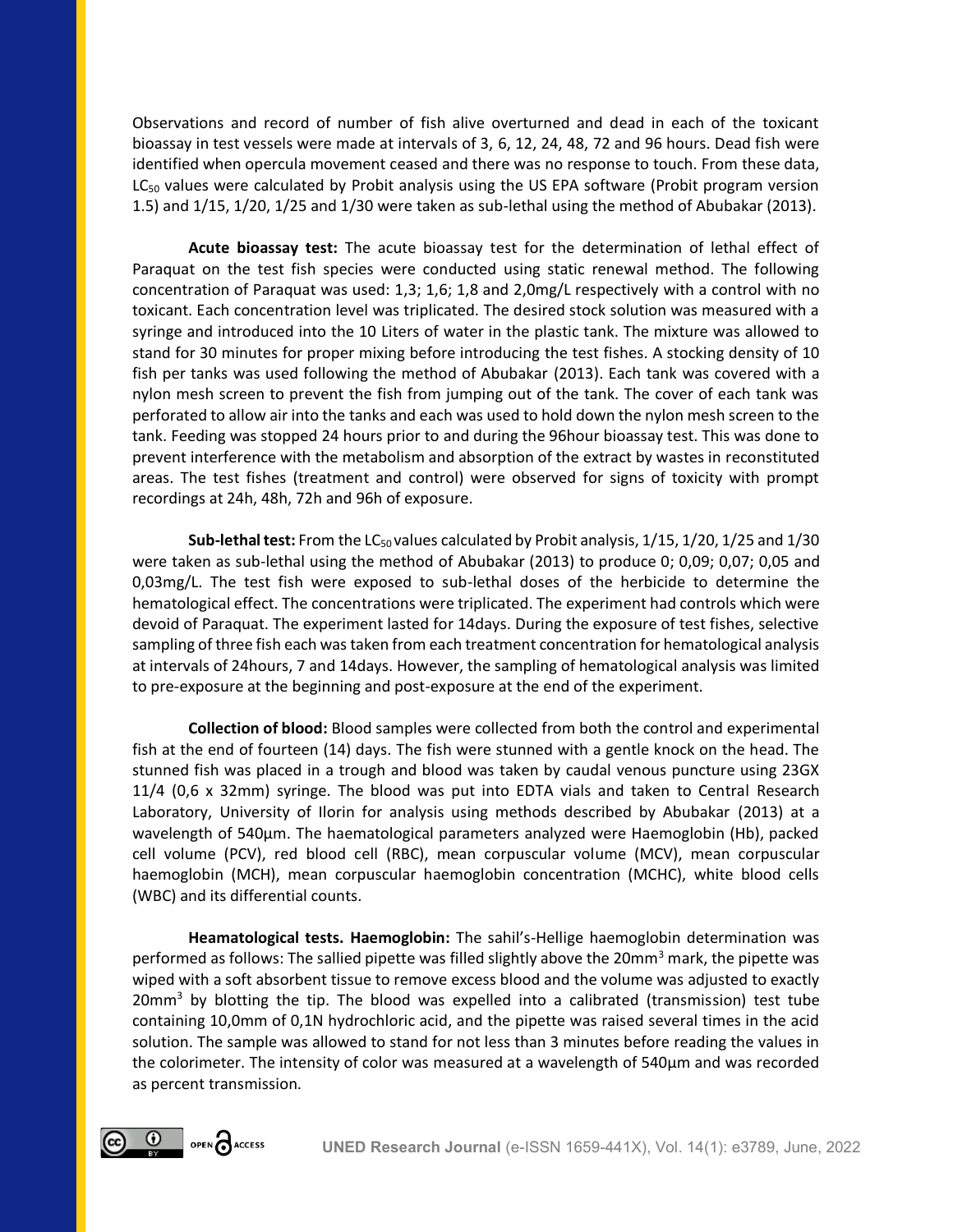**Calculation**:  $X$  % =  $XC14$  gm haemoglobin per 100 ml of blood. 100

**Determination of pack cell volume: Pack Cell Volume** (PCV) was carried out by microwestegreen method as described by Abubakar et al. (2019). The blood sampled from the severed caudal peduncle was drawn into micro-haematocrit tube. The tubes were sealed with wax and centrifuged for 5 - 6 minutes. The PCV was measured with the aid of a microhaematocrit reader and expressed as the volume of the erythrocytes per  $100 \text{cm}^3$ .

**Red blood cell count: The** standard RBCC diluting pipette and a 1:200 dilution were used for the red blood cell count. Blood was drawn just beyond the 0,5 mark on the pipette. The tip of the pipette was wiped with a soft absorbent tissue to adjust the volume to exactly the 0,5 mark. The pipette was immediately filled to the 101 mark with Hendricks diluting fluid. Partial rotation of the pipette while being filled assured the complete mixing of the blood and diluting fluid, and prevented clotting. With its ends griped between the thumb and second finger, the pipette was then shaken for 30 to 60 seconds. After the pipette had been shaken, a few drops of the diluted blood were expelled from it. Control of over flow of fluid was maintained by replacing the index finger over the bulb end of the pipette. The haemocytometer was then placed under the light microscope, and the cells were counted. The haemocytometer is divided into ruled areas  $1mm<sup>2</sup>$ , with the centre square millimeter divided into 25 groups of 16 small squares. The cells within the boundaries of five of these small squares were counted. Each corner plus the center group were counted when the red blood cell count was computed, the number of cell counted in all five squares was multiplied by 106, this gave the total number of cells per cubic millimeter (mm3) of blood (Mallum & Sogbesan, 2015).

**Erythrocyte indices:** Calculated mean values that reflect the size, weight and haemoglobin content of individual erythrocytes.

**Means Corpuscular Volume** (MCV) express the average volume of the individual erythrocyte and is calculated from the formula.

> MCV= Haematocrit x 10 Abubakar (2016) Erythrocyte count (millions/Cu.mm) It is expressed in femtoliter (Fl)

**Means Corpuscular Haemoglobin** (MCH) is the amount of haemoglobin by weight, in the average erythrocyte and is calculated thus:

> MCH= Haemoglobin (gm/100ml) x 10 Abubakar (2016) Erythrocyte count (millions/Cu.mm) It is expressed in pictogram (pg)

**Means Corpuscular Hemoglobin Concentrations** (MCHC) is the concentration of haemoglobin in the average erythrocyte and is calculated thus:

MCHC (g  $100ml^-$ ) = Haemoglobin (gm/ $100ml \times 100$  Abubakar (2016) Haematocrit It is expressed in gram deciliter (gdL<sup>-1</sup>)

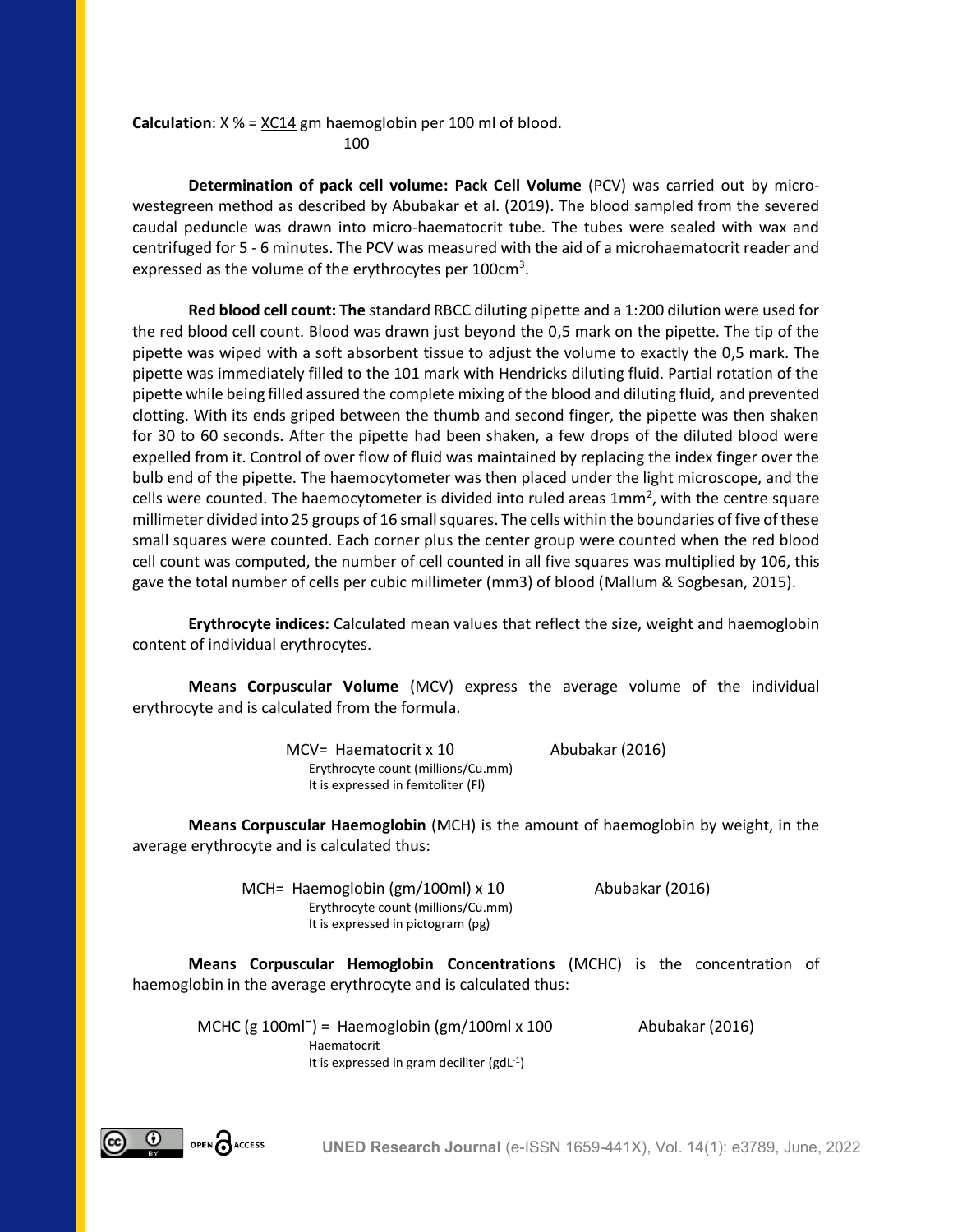**Total leucocytes count:** Leucocytes were counted using Shaw's solution A and B. The blood was drawn up to the 0,5mark, solution A was added to fill the bulb of the pipette approximately half filled, and mixed. Then, the pipette was removed from solution A and filled to the mark 101 with solution B. The pipette was then shaken for 30 to 60 seconds. After the pipette had been shaken, a few drops of the diluted blood were expelled from it. A few drops were expelled and the haemocytometer was filled in the manner described previously. For comparison of the total number of leucocytes, the cells in the four large squares noted by the large cycle were counted. The total number of cells counted multiplied by 500, determined the total number of leucocytes per cubic millimeter (mm<sup>3</sup>) of blood (Abubakar, 2016).

**Statistical analysis:** Data were analyzed with One-Way analysis of variance (ANOVA) procedure using Statistical Package for Social Sciences (SPSS version 16.0) for window. Statistical significance of difference among means was compared using Turkey test (P <0,05).

# **RESULTS**

**Haematological parameters of** *C. gariepinus* **after 96 hrs exposure to paraquat** Blood dyscrasias attributable to paraquat poisoning were observed in *C.gariepinus* at various exposure days (1, 7 and 14). Haemoglobin, haematocrit and red blood cell decreased (pancytopenia) with increase in sublethal concentrations of Paraqua (1, 1-dimethyl- 1, 4, 4 Bipyridinium dichloride) at all levels compared with their control. Analysis of Erythrocyte indices revealed Macrocyticnormochromic anaemia. MCV and MCH increased with increase in concentrations along different levels compared with their controls while MCHC remained normal. Analysis of White blood cell (WBC) revealed immuno-deficiency disorder as evidenced in leucopenia (loss of immunity/ decreased WBC). Analysis of differential White blood cells (neutrophils and lymphocyte) indicated joint disorder as evidenced in decrease in neutrophil, lymphocyte, Eosinophil and basophils at (P<0,05) in the exposed fish species (Table 1).

## **DAY 1**

### **Table 1**

Heamatological parameters of *C. gariepinus* exposed to sub-lethal concentrations of paraquat (Mean ± SD) on Day 1

| <b>Parameters</b>                        | Concentration(mg/L)             |                                |                                |                                 |                                 |  |
|------------------------------------------|---------------------------------|--------------------------------|--------------------------------|---------------------------------|---------------------------------|--|
|                                          | Control                         | 0,03                           | 0,05                           | 0,07                            | 0,09                            |  |
| Hb $(gdL^{-1})$                          | $5,99 \pm 1,762$ <sup>a</sup>   | $5,97 \pm 2,970$ <sup>a</sup>  | $5,80 \pm 2,022$ <sup>a</sup>  | $5,73 \pm 1,411$ <sup>a</sup>   | $4,57 \pm 0,103^b$              |  |
| PCV (%)                                  | $19,93 \pm 4,509c$              | $18,90 \pm 6,385$ c            | $17,03 \pm 7,239$ c            | $13,47 \pm 8,145$ <sup>d</sup>  | $8,27 \pm 7,251$ <sup>a</sup>   |  |
| RBC (x10 <sup>12</sup> L <sup>-1</sup> ) | $1,67 \pm 0,727$ <sup>a</sup>   | $1,54 \pm 0,509^b$             | $1,35 \pm 0,639$ c             | $1,17 \pm 0,118$ <sup>d</sup>   | $1,10 \pm 0,732$ <sup>e</sup>   |  |
| MCV (FI)                                 | $106,83 \pm 5,982$ <sup>e</sup> | 120,70 ± 2,626 <sup>d</sup>    | $127,90 \pm 3,576$ c           | $135,03 \pm 3,078$ <sup>b</sup> | $148,43 \pm 6,082$ <sup>a</sup> |  |
| MCH (pg)                                 | $41,50 \pm 2,180$ <sup>d</sup>  | $45,40 \pm 2,227$ c            | 47 00 ± 3,897 <sup>b</sup>     | $49,60 \pm 0,721$ <sup>b</sup>  | $54,78 \pm 5,740$ <sup>a</sup>  |  |
| MCHC $(gdL^{-1})$                        | $57,82 \pm 4,112$ <sup>a</sup>  | $57,57 \pm 9,181$ <sup>b</sup> | $5,00 \pm 4,246$ <sup>b</sup>  | 57,90 ± 1,758 <sup>g</sup>      | $57,20 \pm 3,151$ <sup>f</sup>  |  |
| $WBC (x109L-1)$                          | $7093 \pm 8,235$ <sup>a</sup>   | $7083 \pm 5.378$ <sup>b</sup>  | 7 053 ± 7,276 <sup>c</sup>     | $6067 \pm 3,001$ <sup>d</sup>   | 5 633±1.150 <sup>e</sup>        |  |
| Neutrophils<br>(%)                       | $59,0 \pm 3,699$ <sup>d</sup>   | $53,0 \pm 0,700$ <sup>a</sup>  | $48,7 \pm 3,955^b$             | $46,0 \pm 0,529$ <sup>f</sup>   | $34,0 \pm 0,200$ <sup>g</sup>   |  |
| Lymphocytes<br>(%)                       | $97,59 \pm 2,261$ <sup>a</sup>  | $95,13 \pm 0,666$ <sup>b</sup> | $93,03 \pm 4,759$ <sup>b</sup> | $91,70 \pm 0,964$ c             | $87,47 \pm 3,700$ <sup>d</sup>  |  |
| Monocytes<br>(%)                         | $1,36 \pm 0,518$ c              | $1,24 \pm 0,400$ <sup>c</sup>  | $1,15 \pm 0,854$ c             | $0,92 \pm 0,058$ <sup>a</sup>   | $0,73 \pm 0,100^{\circ}$        |  |

Mean of parameters with the same superscripts along the rows are not significantly different at p>0,05.

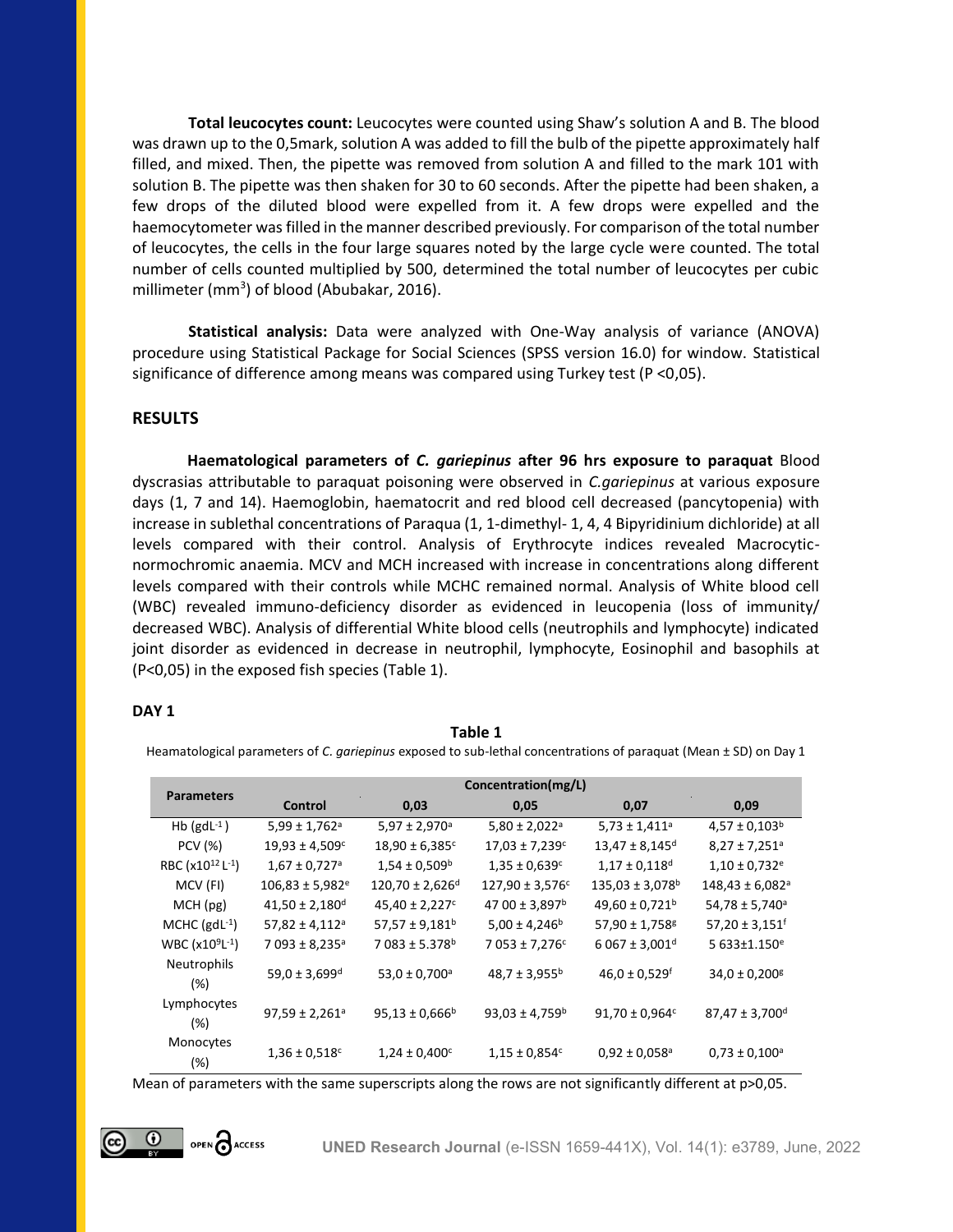Hb-Haemoglobin; PCV-Packed cell volume; RBC-Red Blood cell count; MCV-Mean Corpuscular Volume; MCH-Mean Corpuscular Haemoglobin; MCHC-Mean Corpuscular Haemoglobin Concentration; WBC-White Blood cell count

### **Day 7**

#### **Table 2**

Heamatological parameters of *C. gariepinus* exposed to Sub-lethal concentrations of paraquat (Mean ± SD) on Day 7

|                                          | Concentration(mg/L)             |                                |                                |                                |                                 |  |
|------------------------------------------|---------------------------------|--------------------------------|--------------------------------|--------------------------------|---------------------------------|--|
| <b>Parameters</b>                        | Control                         | 0,03                           | 0,05                           | 0,07                           | 0,09                            |  |
| Hb $(gdL^{-1})$                          | $5,99 \pm 1,762$ <sup>a</sup>   | $5,90 \pm 2,950$ <sup>a</sup>  | $5,80 \pm 2,022$ <sup>a</sup>  | $4,47 \pm 1,41^b$              | $3,47 \pm 0,153$ c              |  |
| <b>PCV</b> (%)                           | $18,93 \pm 4,509$ <sup>a</sup>  | $17,13 \pm 4,939$ <sup>b</sup> | $15,57 \pm 4,969$ <sup>c</sup> | $14,23 \pm 3,027$ <sup>d</sup> | $12,13 \pm 0,666$ <sup>e</sup>  |  |
| RBC (x10 <sup>12</sup> L <sup>-1</sup> ) | $1,90 \pm 0,727$ <sup>a</sup>   | $1,74 \pm 0,669^{\rm b}$       | $1,43 \pm 0,289$ <sup>c</sup>  | $1,24 \pm 0,208$ <sup>d</sup>  | $0,97 \pm 0,112$ <sup>g</sup>   |  |
| MCV (FI)                                 | $108,97 \pm 3,021$ <sup>f</sup> | $122,6 \pm 3,947$ <sup>d</sup> | $130,9 \pm 7,877$ <sup>c</sup> | $138,6 \pm 5,515^b$            | $154,43 \pm 6,082$ <sup>a</sup> |  |
| MCH(pg)                                  | $42,03 \pm 5,401$ <sup>d</sup>  | $46,17 \pm 5,405$ <sup>c</sup> | $48,60 \pm 2,722$ c            | $51,37 \pm 4,927$ <sup>b</sup> | $57,78 \pm 5,740$ <sup>a</sup>  |  |
| MCHC $(gdL^{-1})$                        | $57,82 \pm 4,112$ <sup>b</sup>  | $57,73 \pm 6,612^b$            | $75,13 \pm 4,531$ <sup>b</sup> | $57,03 \pm 3,587$ <sup>b</sup> | $57,20 \pm 5,025^b$             |  |
| $WBC (x109L-1)$                          | 7 093 ± 8,235 <sup>g</sup>      | $6730 \pm 7,956$ <sup>f</sup>  | 5 390 ± 3,528 <sup>d</sup>     | $4693 \pm 3,672$ <sup>a</sup>  | $3607 \pm 7,705^b$              |  |
| Neutrophils (%)                          | $63,0 \pm 3,699$ <sup>a</sup>   | $59,7 \pm 1,550^b$             | $48,7 \pm 1,429$ c             | $21,3 \pm 2,055$ <sup>d</sup>  | $11,0 \pm 0,458$ <sup>e</sup>   |  |
| Lymphocytes (%)                          | $97,59 \pm 2,261$ <sup>a</sup>  | $95,30 \pm 2,088$ <sup>b</sup> | $93,23 \pm 1,986$ <sup>b</sup> | $91,87 \pm 4,654$ c            | $87,13 \pm 4,678$ <sup>d</sup>  |  |
| Monocytes (%)                            | $1,25 \pm 0.518$ <sup>a</sup>   | $0,73 \pm 0,551$ <sup>b</sup>  | $0.63 \pm 0.551^b$             | $0,60 \pm 0,529$ <sup>b</sup>  | $0.27 \pm 0.115^b$              |  |

Mean of parameters with the same superscripts along the rows are not significantly different at p>0,05. Hb-Haemoglobin; PCV-Packed cell volume; RBC-Red Blood cell count; MCV-Mean Corpuscular Volume; MCH-Mean Corpuscular Haemoglobin; MCHC-Mean Corpuscular Haemoglobin Concentration; WBC-White Blood cell count

# **Day 14**

## **Table 3**

Haematological parameters of *C. gariepinus* exposed to sub-lethal concentrations of paraquat (Mean ± SD) on Day 14

| <b>Parameters</b>                        | Concentration(mg/L)             |                                |                                |                                |                                 |  |
|------------------------------------------|---------------------------------|--------------------------------|--------------------------------|--------------------------------|---------------------------------|--|
|                                          | Control                         | 0,03                           | 0,05                           | 0,07                           | 0,09                            |  |
| Hb $(gdL^{-1})$                          | $5,99 \pm 1,762$ <sup>a</sup>   | $5,67 \pm 3,308$ <sup>a</sup>  | $5,60 \pm 2,610^b$             | $4,17 \pm 1,300^b$             | $2,35 \pm 1,850$ c              |  |
| <b>PCV</b> (%)                           | $18,93 \pm 4,509$ <sup>a</sup>  | $14,90 \pm 4,357$ <sup>b</sup> | $13,60 \pm 5,339$ c            | $12,63 \pm 7,543$ <sup>d</sup> | $11,67 \pm 2,248$ <sup>e</sup>  |  |
| RBC (x10 <sup>12</sup> L <sup>-1</sup> ) | $1,67 \pm 0,727$ <sup>a</sup>   | $1,19 \pm 1,187$ <sup>b</sup>  | $1,12 \pm 1,120$ <sup>c</sup>  | $0,97 \pm 0,520$ <sup>d</sup>  | $0,69 \pm 0,047$ <sup>e</sup>   |  |
| MCV (FI)                                 | $119,03 \pm 2,348$ <sup>f</sup> | $120,4 \pm 3,934$ <sup>g</sup> | $123,8 \pm 1,825$ <sup>c</sup> | $126,7 \pm 1,268$ <sup>b</sup> | $144,43 \pm 6,082$ <sup>a</sup> |  |
| MCH(pg)                                  | $44,07 \pm 5,672$ c             | $47,30 \pm 3,974$ <sup>n</sup> | 49,00 ± 94,423 <sup>b</sup>    | $52,00 \pm 3,160$ <sup>a</sup> | $59,78 \pm 5,740$ <sup>f</sup>  |  |
| MCHC $(gdL^{-1})$                        | $57,82 \pm 4,112$ <sup>a</sup>  | $57,20 \pm 4,490$ <sup>a</sup> | 57,80 ± 3,987 <sup>a</sup>     | $57,03 \pm 5,977$ <sup>a</sup> | $57,00 \pm 6,245$ <sup>a</sup>  |  |
| $WBC (x109L-1)$                          | 7 093 ± 8,235 <sup>a</sup>      | $5167 \pm 5,636^b$             | 3 997±6,623 <sup>d</sup>       | 3 307 ± 3,014 <sup>g</sup>     | 2 620±1,416 <sup>ag</sup>       |  |
| Neutrophils (%)                          | $63,0 \pm 3,699$ <sup>m</sup>   | $48,7 \pm 2,589$ <sup>n</sup>  | $23,7 \pm 1,767$ <sup>a</sup>  | $21,7 \pm 1,531$ <sup>b</sup>  | $19,0 \pm 0,854$ <sup>d</sup>   |  |
| Lymphocytes (%)                          | $97,59 \pm 2,261$ <sup>a</sup>  | $95,53 \pm 1,002$ <sup>a</sup> | $93,10 \pm 2,254$ <sup>a</sup> | $91,47 \pm 2,706^b$            | $87,17 \pm 3,095$ <sup>d</sup>  |  |
| Monocytes (%)                            | $1,25 \pm 0,518$ <sup>a</sup>   | $0,67 \pm 0,351$ <sup>b</sup>  | $0,57 \pm 0,153^b$             | $0,53 \pm 0,493^b$             | $0,27 \pm 0,058^{\circ}$        |  |

Mean of parameters with the same superscripts along the rows are not significantly different at p>0,05. Hb-Haemoglobin; PCV-Packed cell volume; RBC-Red Blood cell count; MCV-Mean Corpuscular Volume; MCH-Mean Corpuscular Haemoglobin; MCHC-Mean Corpuscular Haemoglobin Concentration; WBC-White Blood cell count

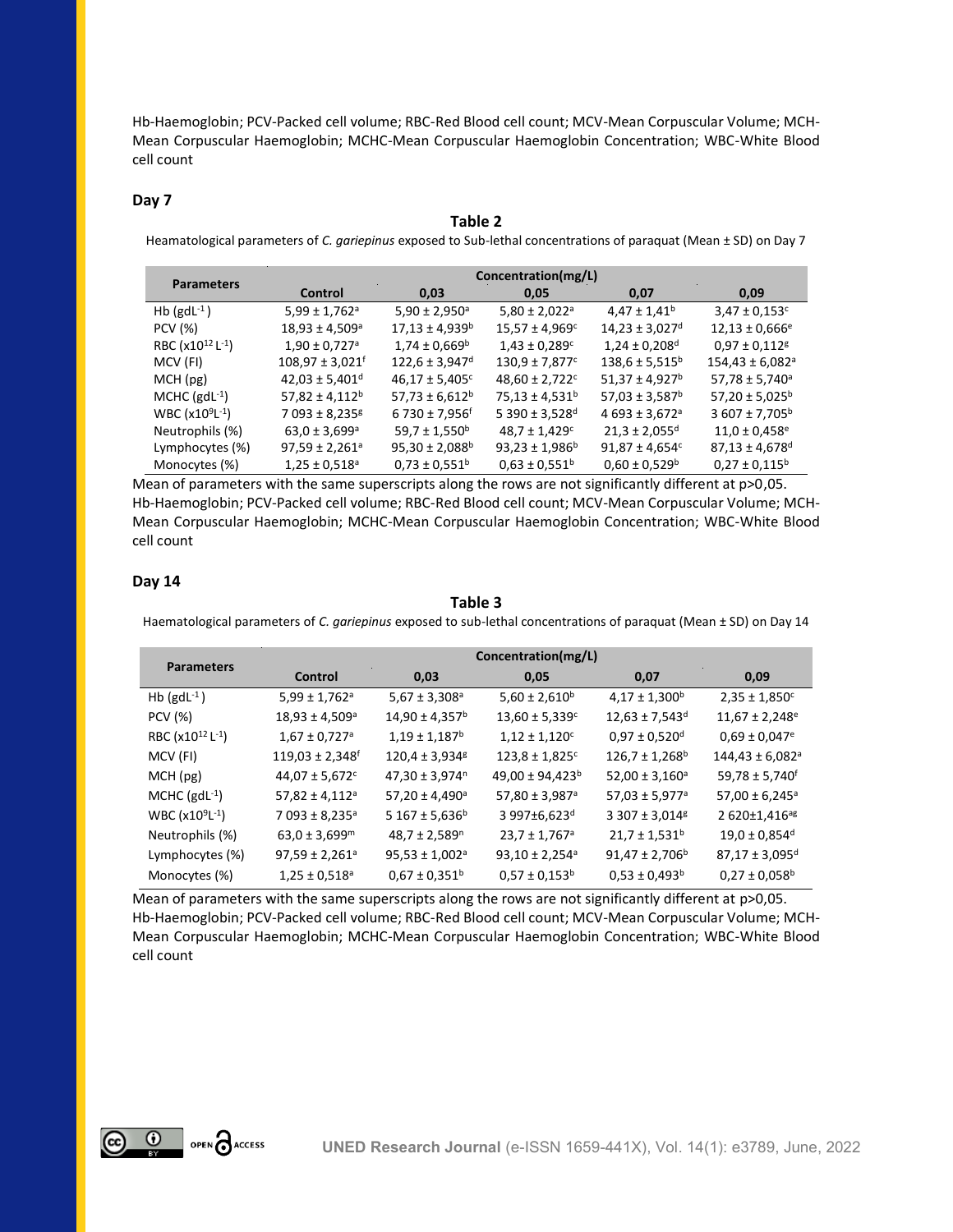#### **Table 4**

| Summary of heamatological parameters of C. gariepinus at the various days of exposure to sub-lethal concentrations of |
|-----------------------------------------------------------------------------------------------------------------------|
| (Mean ± SD)                                                                                                           |

| <b>Duration of exposure (Days)</b>       |                                |                                 |                                 |                                 |  |
|------------------------------------------|--------------------------------|---------------------------------|---------------------------------|---------------------------------|--|
| <b>Parameters</b>                        | Control                        |                                 | 7                               | 14                              |  |
| Hb $(gdL^{-1})$                          | $5,99 \pm 1,762$ <sup>a</sup>  | $5,51 \pm 1,828$ <sup>a</sup>   | $5,74 \pm 1,644$ <sup>b</sup>   | $4,67 \pm 2,267$ c              |  |
| PCV (%)                                  | $18,93 \pm 4,509$ <sup>d</sup> | $15,16 \pm 7,255^b$             | $14,29 \pm 3,900^{\circ}$       | $13,20 \pm 4,871$ <sup>ad</sup> |  |
| RBC (x10 <sup>12</sup> L <sup>-1</sup> ) | $1,67 \pm 0,727$ <sup>g</sup>  | $1,44 \pm 0,0499$ <sup>a</sup>  | $1,32 \pm 0,319^b$              | $0,94 \pm 0,718$ <sup>d</sup>   |  |
| MCV (FI)                                 | $112,27 \pm 5,090^{\circ}$     | $117,48 \pm 2,343$ <sup>a</sup> | $122,27 \pm 5,090$ <sup>c</sup> | $144,43 \pm 6,082$ <sup>d</sup> |  |
| MCH(pg)                                  | $45,84 \pm 4,307$ <sup>c</sup> | $47,13 \pm 2,246$ <sup>b</sup>  | $49,79 \pm 4,614$ <sup>g</sup>  | $55,78 \pm 5,740$ <sup>a</sup>  |  |
| MCHC $(gdL^{-1})$                        | $57,82 \pm 4,112$ <sup>d</sup> | $57,66 \pm 4,584$ <sup>d</sup>  | $57,27 \pm 4,938$ <sup>d</sup>  | $57,51 \pm 5,174$ <sup>d</sup>  |  |
| $WBC (x109L-1)$                          | $7093 \pm 8,235$ <sup>a</sup>  | $6459 \pm 4,201$ <sup>b</sup>   | $5105 \pm 4.715$ <sup>c</sup>   | 3 773±4.172d                    |  |
| Neutrophils (%)                          | $63,0 \pm 3,699$ <sup>a</sup>  | $42,4 \pm 1,346$ <sup>b</sup>   | $35,2 \pm 1,363$ c              | $28,3 \pm 1,635$ <sup>d</sup>   |  |
| Lymphocytes (%)                          | $97,59 \pm 2,261$ <sup>a</sup> | $93,58 \pm 2,022^b$             | $90,64 \pm 3,352$ c             | $95,07 \pm 2,264$ <sup>d</sup>  |  |
| Monocytes (%)                            | $1,25 \pm 0.518$ <sup>a</sup>  | $0.99 \pm 0.353^b$              | $0.56 \pm 0.437$ <sup>b</sup>   | $0.51 \pm 0.264^b$              |  |

Mean of parameters with the same superscripts along the rows are not significantly different at p>0.05. Hb-Haemoglobin; PCV-Packed cell volume; RBC-Red Blood cell count; MCV-Mean Corpuscular Volume; MCH-Mean Corpuscular Haemoglobin; MCHC-Mean Corpuscular Haemoglobin Concentration; WBC-White Blood cell count.

## **DISCUSSION**

These findings showed that *C. gariepinus*is sensitive to sublethal concentrations of Paraquat (1, 1-dimethyl- 1, 4, 4 Bipyridinium dichloride). The induction of macrocytic-normochromic anaemia in the exposed *C. gariepinus* by paraquat in this study is in agreement with an earlier report by Abubakar and Abdulsalami (2013) who observed microcytic-hypochromic anaemia in *C. gariepinus* exposed to sublethal toxicity of Sniper 1000EC. Reduction in the erythrocyte count was reported in *C. mrigala* exposed to ibuprofen (Saravanan et al., 2012) and *C. albopunctatus* exposed to acetellic (Mgbenka et al., 2005). Reduction in erythrocyte count, haematocrit value and haemoglobin content of *C.gariepinus* in this study might be due to blood haemorrhage owning to un equilibrium of osmotic pressure inside and outside blood cells (Abubakar, 2016), and can also be attributed to haemodilution of blood due to the bleeding of fish organs and cells (Abubakar, 2013). This is in agreement with Kori-Siakpere et al. (2007) who observed reduction in PCV, HGB, TEC, MEV, MEH and MEHC in *C. gariepinus* exposed to paraquat. This is also in agreement with Ada et al. (2012) who reported significant reductions in hematological parameters C*. gariepinus* exposed to paraquat. The reductions could be attributed to the product of impaired erythropoiesis and rapid haemolysis of the RBC.

The reduction in blood parameters was an indication of anaemia caused by increase in the concentration of the toxicant (Kori-Siakpere et al., 2007). A decrease in the concentration of haemoglobin in blood is usually caused by the effect of pollutant in gills as well as decrease in oxygen carrying capacity which also suggests anaemia in catfish (Abubakar, 2013). This is in line with Kori-Siakpere et al. (2007) who reported significant reduction in the values of HGB in *C. gariepinus* exposed to paraquat. A possible cause is the ceasing of erythrocyte production (Patnaik & Patra, 2006). Li et al. (2011) observed that verapamil reduced the erythrocyte count, Hb and PCV in *O. mykiss*. Reduction in the values of these parameters was also observed in *Prochilodus lineatus*  exposed to Clomazone (Pereira et al., 2013) and in *Labeo rohita* exposed to fenvalerate (Prusty et al., 2011). Reduction in the erythrocyte count was reported in *C. mrigala* exposed to ibuprofen (Saravanan et al., 2012) and in *C. albopunctatus* exposed to acetellic (Mgbenka et al., 2005). Haematological indices such as RBC, haemoglobin and haematocrit indicate secondary responses of an organism to pollutants (O'Neal & Weirich, 2001).

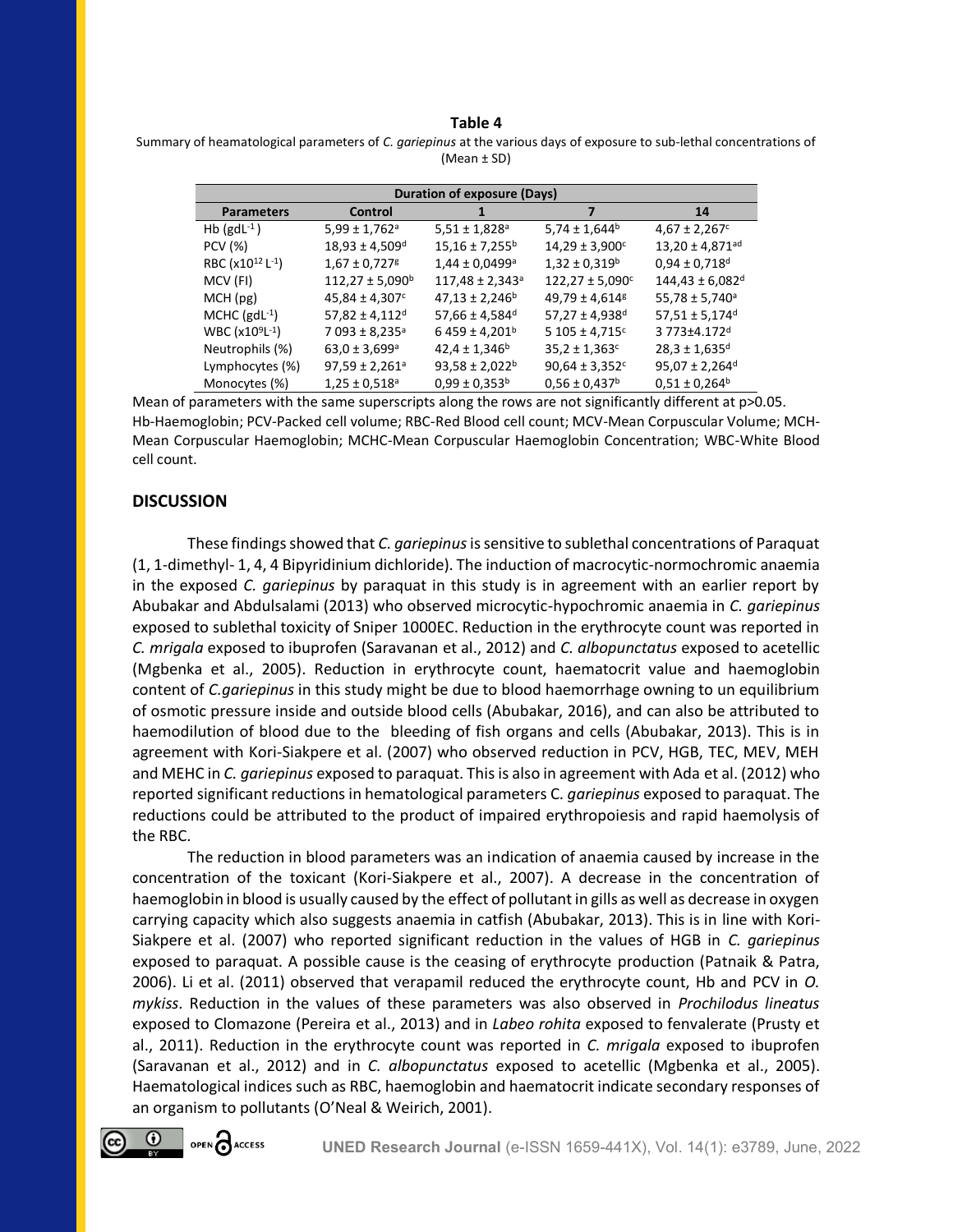Decrease in WBC and differential counts affect the health of *C.gariepinus* (Ezeri, 2001; Omoregie & Oyebanji, 2002). Joshi et al. (2002) made a similar observation on blood parameters of *C. batrachus* exposed to Lindane and Malathion which are pesticides. Kumar et al. (2011) observed changes in white blood cells of *C. gariepinus* exposed to paraquat which he attributed to disturbances caused by hematopoiesis and subsequent reduction or non-specific immune weakening in fish. White blood cells are small in number compared to red blood cells. Changes in the levels of white blood cells as a result of exposure to paraquat may be due to disturbances in the process of hematopoiesis and non-specific immune weakening in fish (Kumar et al., 2011). White blood cells include lymphocytes, neutrophils, esinophils, monocytes and basophils, each of which plays a different role in the body of fish. Lymphocytes are involved in the immune response of aquatic animals by antibody production (immunoglobulin). White blood cell differential count in this study showed that the percentages of lymphocytes and platelets in all the exposed concentrations after 30 days were measured less than the control group (Kumar et al., 2011).

Changes in white blood cell- differential count after exposure to paraquat may be due to disruption in the process of the hematopoietic and subsequent reduction or suppression of nonspecific immune in Benni fish and then body strength of fish exposed to Paraquat reduces and they are easily susceptible to pathogens Kumar et al. (2015). Decrease in the percentage of lymphocytes exposed to pesticides was reported by different researchers. Nussey et al. (2015) investigated the effects of sub-lethal concentrations of diazinon on grass carp, *Ctenopharyngodon idella* and reported significant increase (P<0,05) in percentage of neutrophils and significant reduction (P>0,05) in the percent of WBC and monocytes compared with the control group which are in agreement with the results of this study.

Leucocytosis was reported in *C. carpeo* exposed to lindane (Saravanan et al., 2011) and in *O. niloticus* exposed to deltamethrin (El-Sayed et al., 2007). Increase in MCV and MCH with normal MCHC were indication of Macrocytic-normochromic anemia as observed in this study, similar results was reported by Abubakar (2013) who worked on effect of acute and sublethal concentrations of sniper 1000EC on *C. gariepinus*. The increase in MCV and MCH might be due to swelling of the erythrocytes resulting in a macrocytic anaemia (Abubakar, 2013). Abubakar & Abdulsalami (2013) attributed the increase in MCV to the swelling of the RBC as a mechanism that reduces the concentration of an irritating factor in the circulatory system. Macrocytic-normochromic anemia is associated with increase rate of secondary malignancies of cancer of the stomach, pancrease and myeloid leukemia (Goldberges et al., 2001). The results from this study is in agreement with Abubakar et al. (2019) who reported Normocytic-Normochromic anaemia in *C.gariepinus* exposed to paraquat under laboratory conditions. It also agreed with the work of Thakur & Bais (2000) who exposed *Heteropneustes fossilis* to adrin and fenvalerate. The results of this work are also in agreement with the report of John (2007) on exposure of pesticide to *Salmo gardneri* and *Mystus vittatus* respectively. Generally, leucocytes modulate immunological functions in animals, including fish. Anemia associated with erythropenia has been reported in several freshwater fish species (Auta et al., 2002). The observed leucocytosis in the present study indicated abnormal immune protective response to paraquat intoxication (Abubakar et al., 2019). It also suggested that paraquat stimulated the immune system with a concomitant release of lymphocytes from the lymphomyeloid tissue as a defense response (Abubakar et al., 2019).

In conclusion, sublethal concentrations of Paraqua (1, 1-dimethyl- 1, 4, 4 Bipyridinium dichloride) induced macrocytic-normochromic anaemia in the exposed *C. gariepinus* under laboratory conditions. Proper research on the danger of 1, 1-dimethyl- 1, 4, 4 Bipyridinium dichloride to aquatic environment is required while manufacturers should be compelled to state categorically the effect of paraquat to non-targeted aquatic organisms on their labels.

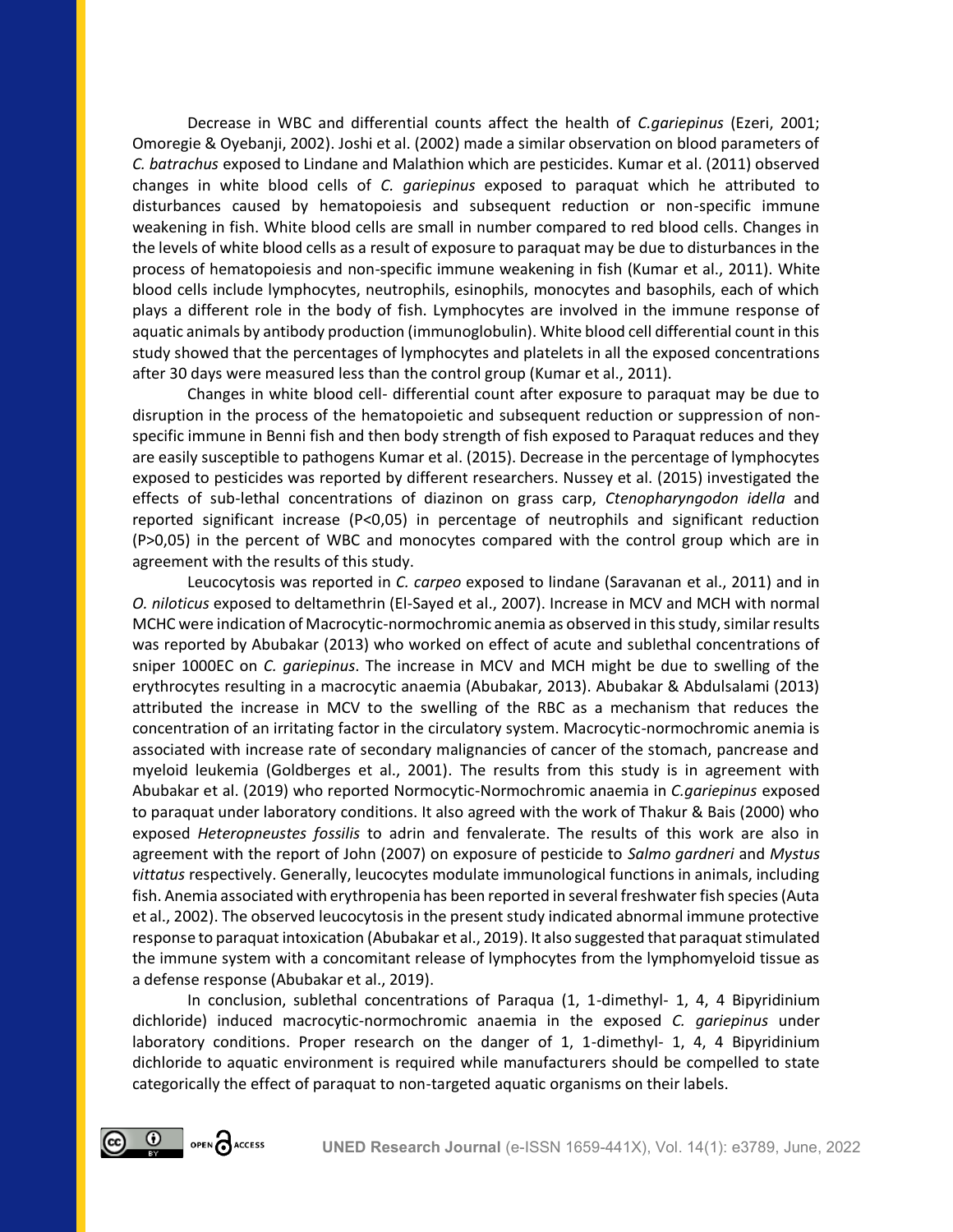# **ACKNOWLEDGEMENTS**

The authors are grateful to the Management of University of Ilorin for her support and also the former Dean, Faculty of Agriculture, University of Ilorin for his support throughout the period of this research.

# **ETHICAL, CONFLICT OF INTEREST AND FINANCIAL STATEMENTS**

The authors declare that they have fully complied with all pertinent ethical and legal requirements, both during the study and in the production of the manuscript; that there are no conflicts of interest of any kind; that all financial sources are fully and clearly stated in the acknowledgements section; and that they fully agreed with the final edited version of the article.

The declaration of the contributions of each author to the manuscript is as follows: M.I.A: Conceptualization of research work and designing of experiment: M.I.A and A.I: Execution of field/lab experiment. M.I.A and A.I: Data collection. A.I: Analysis of data. M.I.A and A.I: Interpretation of data. M.I.A and A: Preparation of manuscript.

## **REFERENCES**

- Abubakar, M. I. (2013). *Toxicity of 2, 3-dichlorovinyl dimethyl phosphate (Sniper 1000EC) on* C. gariepinus *(Burchell, 1822) and* Oreochromis niloticus *(Trewavas, 1983) under laboratory conditions.* [Unpublished Ph.D Thesis, Federal University of Agriculture].
- Abubakar, M.I, & Abdulsalami, S.A. (2013). Induction of Microcytic-Hypochromic Anaemia in *C. gariepinus* (Burchell, 1822) Exposed to Sublethal Toxicity of 2, 3-Dichlorovinyl Dimethyl Phosphate (Sniper 1000EC) Under Laboratory Conditions. *Journal of Medical and Applied Biosciences, 5*(2), 62 – 72.
- Abubakar, M.I. (2016). *Fish Pathology in Perspective.* Boga Press.
- Abubakar, M.I., Adeshina, I., Ayeloja, A.A., & Abdulraheem, I. (2019). Induction of Normocytic-Normochromic Anaemia in *C. gariepinus* (Burchell, 1822) Exposed to Acute Toxicity of 1,1-Dimethyl 4,4-Bipiridillium (Paraquat) Under Laboratory Conditions. *FULafia Journal of Science and Technology, 5*(2), 46-52.
- Ada, F.B., Ekpenyong, E., & Ayotunde, E.O. (2012). Haematological, biological and behavioural changes in *Oreochromis niloticus* (Linne 1757) juveniles exposed to paraquat herbicide. *Journal of Environmental Chemistry and Ecotoxicology, 4*(3), 64-74. https://doi.org/10.5897/JECE11.067
- Adhikari, S., Sarkar, B., Chatterjee, A., Mahapatra, C.T., & Ayyappan, S. (2004) Effects of Cypermethrin and Carbofuran on Certain Hematological Parameters and Prediction of Their Recovery in a Freshwater Teleost, Labeorohita (Hamilton). *Ecotoxicology and Environmental Safety, 58*(2), 220-226. https://doi.org/10.1016/j.ecoenv.2003.12.003
- Agha-Mohammadi, M., Farrokhi, F., & Tokmechi, A. (2012) Study the toxic effects of various concentrations of the herbicide Paraquat on Liver Tissue of Farmed Rainbow Trout.
- Aghoghovwia, O.A., & Izah, S.C. (2018). Acute toxicity of Paraquat dichloride based herbicide against *Heterobranchus bidorsalis* fingerlings. *EC Agriculture, 4*(2), 128-132.
- Auta, J., Balogun, J.K., & Ipinlolu, J.K. (2002). Short-term effects of dimethoate on behaviour of juveniles of *Oreochromis niloticus* (Trewava) *C. gariepinus* (Tengel). *Journal of Tropics Biosciences, 2*(1), 55-59
- Babatunde, M.M., Balogun, J.K., & Oladimeji, A.A., (2014): Some haematological responses of *O.niloticus* to acute and sublethal concentration of paraquat. *International Journal of Fisheries and Aquatic Studies, 1*(5), 206-215.

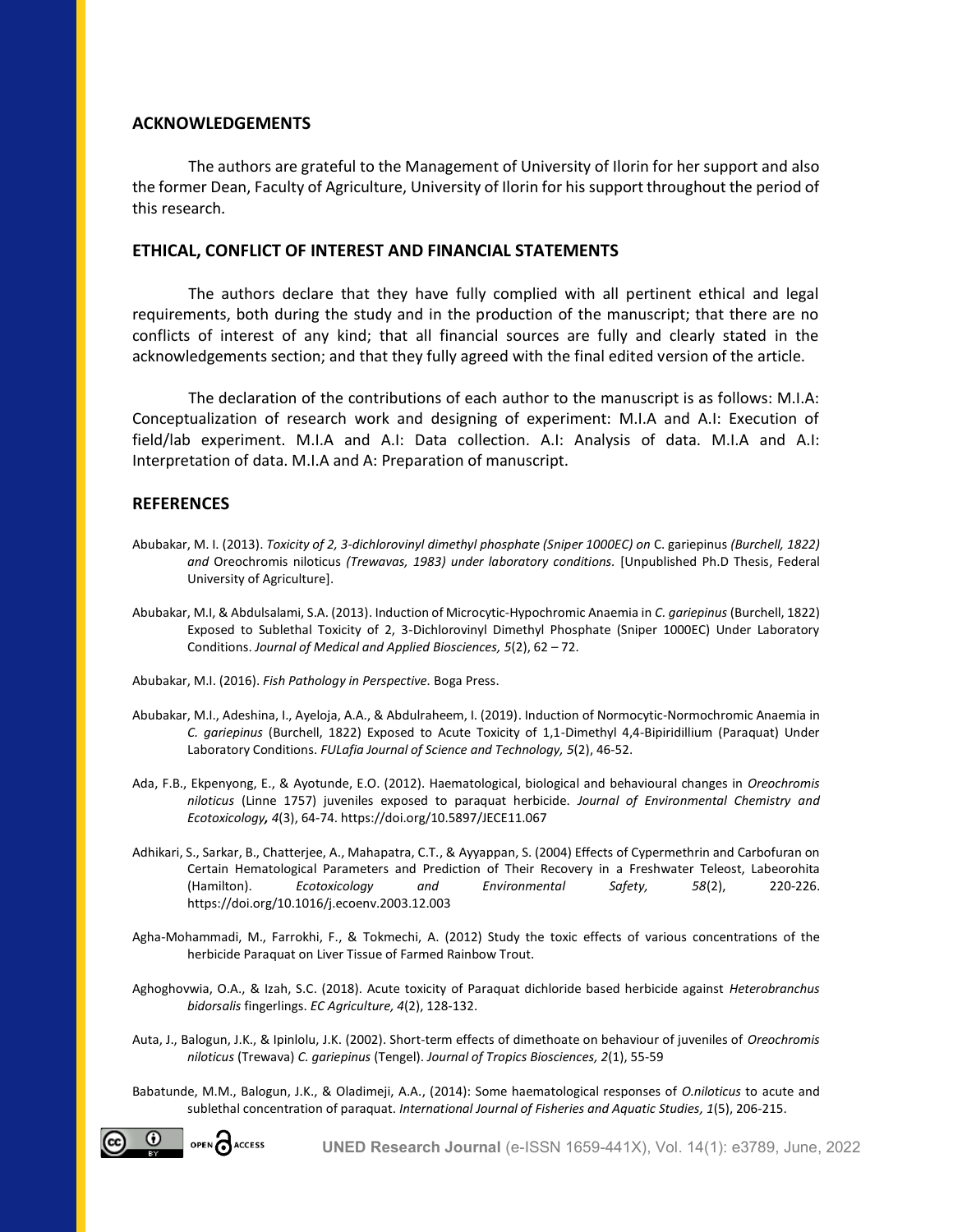- Bahmani, M., Kazemi, R., & Donskaya, P. (2001) A comparative study of some hematological features in young reared sturgeon. *Fish Physiology and Biochemistry, 24*, 135-140. https://doi.org/10.1023/A:1011911019155
- Bahmani, M., Kazemi, R., Yousefi, A., Hallajian, A., & Mojazi-Amiri, B. (2008). *The final Project Report: Studying the Possibility of Artificial Reproduction of Farmed Stellate Sturgeon (Broodstock, Artificial Reproduction and Production of Fingerlings from Farmed Sturgeon Broodstocks).* Iranian Fisheries Research Organization Press.
- Bagheri, F. (2007). Study of Pesticide Residues (Diazinon, Azinphosmethyl) in the Rivers of Golestan Province (Gorganroud and Gharehsou) [M. Sc Thesis, Tehran University of Medical Science].
- Banaee, M., Mirvagefei, R., Rafei, G., & Majazi-Amiri, B. (2008) Effect of Sub-Lethal Diazinon Concentrations on Blood Plasma Biochemistry. *International Journal of Environmental Research, 2*(2), 189-198.
- Banaee, M., Davoodi, M.H., & Zoheiri, F. (2013). Histopathological changes induced by paraquat on some tissues of gourami fish (*Trichogaster trichopterus*). *Open Veterinary Journal, 3*(1), 36-42.
- Dogan, D., & Can, C. (2011). Hematological, biochemical, and behavioral responsesof *Oncorhynchus mykiss* to dimethoate. *Fish Physiology and Biochemistry, 37*, 951-958.
- El-Sayed, Y.S., Saad, T.T., & El-Bahr, S.M.A. (2007). Acute intoxication of deltamethrin in mono-sex Nile tilapia, *Oreochromis niloticus* with special reference to the clinical, biochemical and haematological effects. *Environmental Toxicology and Pharmacology, 24*(3), 212-217. https://doi.org/10.1016/j.etap.2007.05.006
- Ezeri, G.N.O. (2001), Haematological responses of *C. gariepinus* to bacterial infection and prophylactic treatment with antibiotic. *Journal of Aquacultural Sciences, 16*(1), 22-24.
- Gao, R., Choi, N., Chang, S.I., Kang, S.H., Song, J.M., Cho, S.I., Lim, D.W., & Choo, J. (2010). Highly sensitive trace analysis of paraquat using a surface-enhanced Raman scattering microdroplet sensor. *Analytica Chimica Acta, 681*(1-2), 87-91. https://doi.org/10.1016/j.aca.2010.09.0367
- Goldberger, J., Wheeler, G.A., Lillie, R.D., & Rogers, L.M. (2001), *A Study of the Pellagra-preventive action of Canned Salmon*. Public Health Reproduction, xliv, 2769. https://stacks.cdc.gov>view>cdc>cdc\_68372\_DS1
- Huang, C., Zhang, X., Jiang, Y., Li, G., Wang, H., Tang, X., & Wang Q. (2013). Paraquat induced convulsion and death: a report of five cases. *Toxicology and Industrial Health, 29*(8), 722-727.
- John, P.J. (2007). Alterations of certain blood parameters of freshwater teleost *Mystus vittatus* after chronic exposure to Metasystox and Sevin. *Fish Physiology and Biochemistry, 33*, 15-20.
- Joshi, P. K., Harish, D., & Bose, M. (2002). Effect of lindane and malathion exposure to certain blood parameters in a freshwater teleost fish *Clarias batrachus*. *Pollution Resources, 21*(1), 55-57.
- Katagi T. (2010) Bioconcentration, Bioaccumulation, and Metabolism of Pesticides in Aquatic Organisms. In D. Whitacre (Ed.), *Reviews of Environmental Contamination and Toxicology* (Continuation of Residue Reviews) (vol 204, pp. 1-132). Springer[. https://doi.org/10.1007/978-1-4419-1440-8\\_1](https://doi.org/10.1007/978-1-4419-1440-8_1)
- Kori-Siakpere, O., Adamu, K.M., & Madukelum, I.T. (2007). Acute heamatological effects of sublethal levels of paraquat on the African catfish, *C. gariepinus*. *Research journal of Environmental Sciences, 1*(6), 331-335. https://doi.org/10.3923/rjes.2007.331.335
- Kumar, N., Antony, P., Pal, A.K., Remya, S., Aklakur, M., Rana, R.S., Gupta, S., Raman, R.P., & Jadhao, S.B. (2011). Antioxidative and immuno-hematological status of Tilapia (*Oreochromis mossambicus*) during acute toxicity test of Endosulfan. *Pesticide Biochemistry and Physiology, 99*(1), 45-52. https://doi.org/10.1016/j.pestbp.2010.10.003
- Kumar, S., Sahu, N.P., Pal, A.K., Choudhury, D., Yengkokpam, S., & Mukherjee, S.C. (2015) Effect of Dietary Carbohydrate on Haematology, Respiratory Burst Activity and Histological Changes in *L. rohita* Juveniles. *Fish and Shellfish Immunology, 19*(4), 331-344. https://doi.org/10.1016/j.fsi.2005.03.001